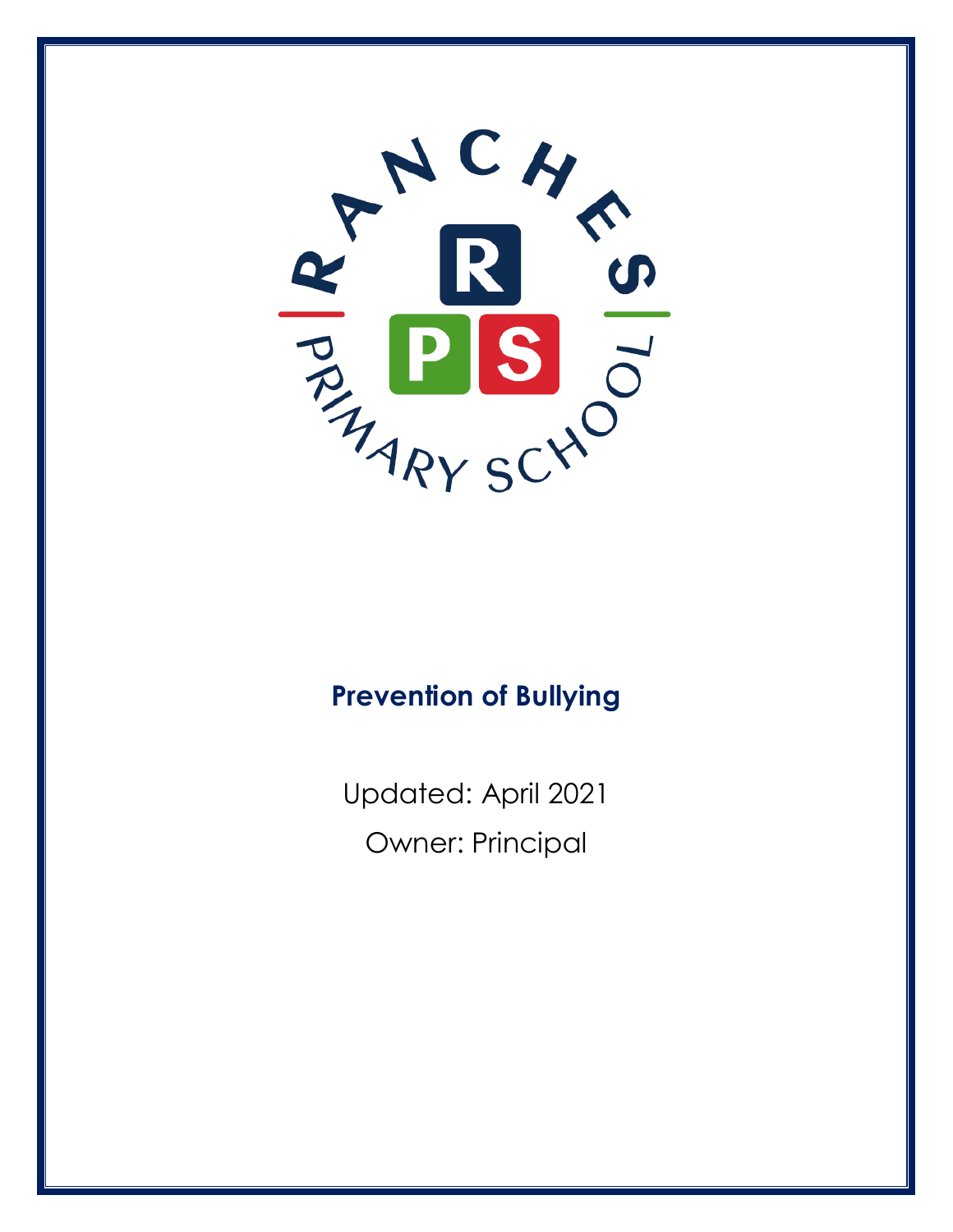

## **Table of Contents**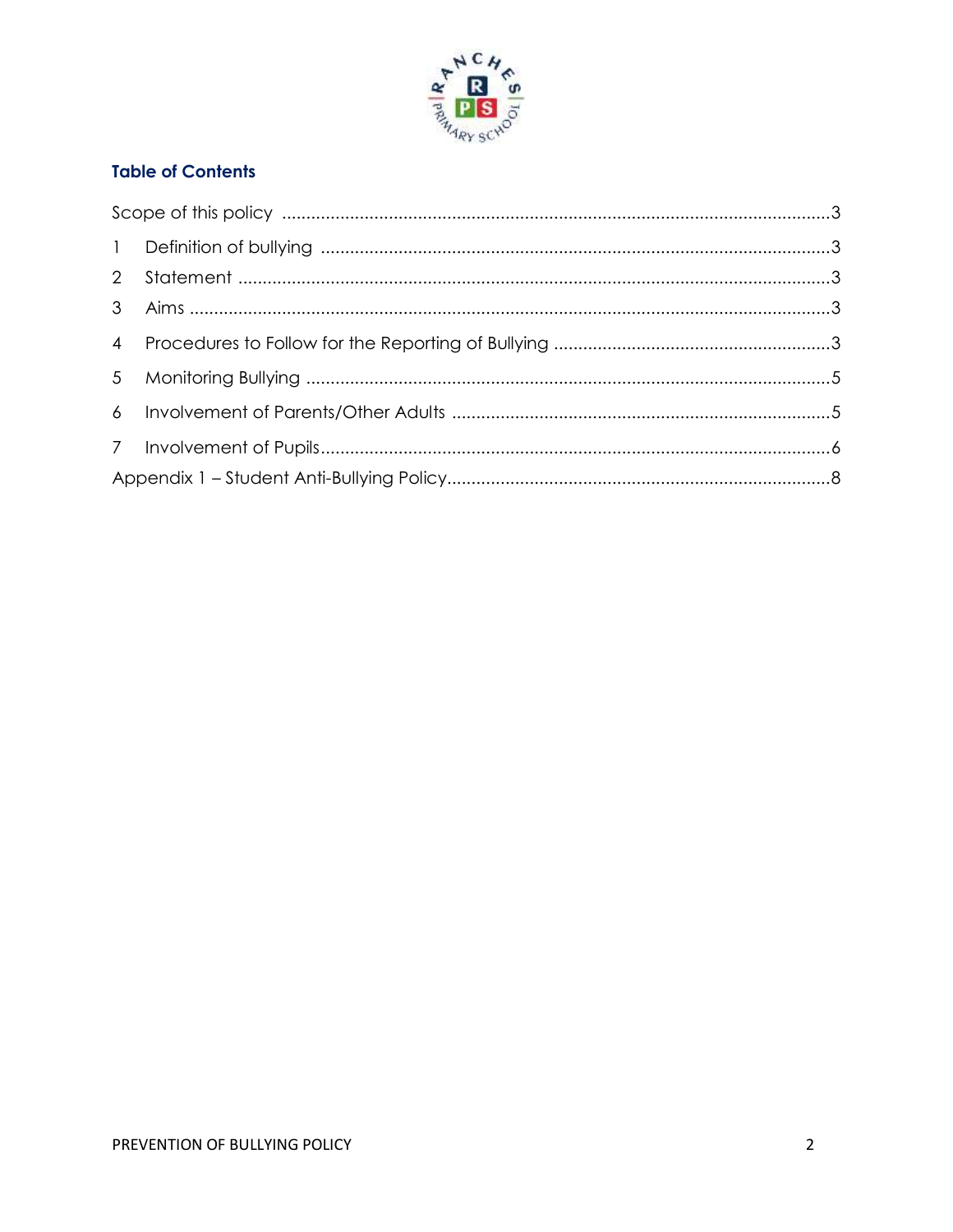

## **Scope of this policy**

## **1 Definition of Bullying**

1.1 Repeated verbal or physical actions over time that intentionally hurts another pupil or group physically or emotionally and is often motivated by prejudice against particular groups, for example, on grounds of race, religion, culture, sex, gender, homophobia, special educational needs and disability. It may occur directly or through cyber-technology (social websites, mobile phones, text messages, photographs and email).

## **2 Statement**

- 2.1 Ranches Primary School is committed to providing a caring and safe environment for all pupils and staff. Bullying of any kind is unacceptable. If bullying does occur, all pupils or staff should be able to report the incident and know that incidents will be dealt with promptly and effectively. We recognize that bullying, both physical and emotional is serious and may cause psychological damage. Strong sanctions such as exclusion may be necessary in cases of severe and persistent bullying.
- 2.2 This policy relates to pupils only. For any bullying incidents towards members of staff refer to the Child Protection and Safeguarding Policy.

## **3 Aims**

- 3.1 Provide an environment where everybody feels secure, respected and valued.
- 3.2 Create an atmosphere which builds pupil self-esteem.
- 3.3 Zero tolerance to any form of harassment or bullying.
- 3.4 All reported incidents are listened to with swift action when necessary.
- 3.5 Staff to act as positive role models in terms of communication and respect for each other.
- 3.6 Minimisation of the opportunities for bullying (e.g. appropriate supervision and vigilance at key times in the school day, such as break and lunchtimes).
- 3.7 Implement a structured PSHE/ Moral Education programme (including assemblies, drama, projects, stories) which aims to develop personal and inter-personal skills and deals specifically with the issue of bullying.
- 3.8 To provide Internet security, filtering and ICT education.
- 3.9 To undertake a wellbeing survey to raise awareness and reflect on positive actions that may be developed as a result of this.
- 3.10Ensure pupils are made aware of and have access to additional support within school, eg peer supporters, teachers, counsellor, nurse.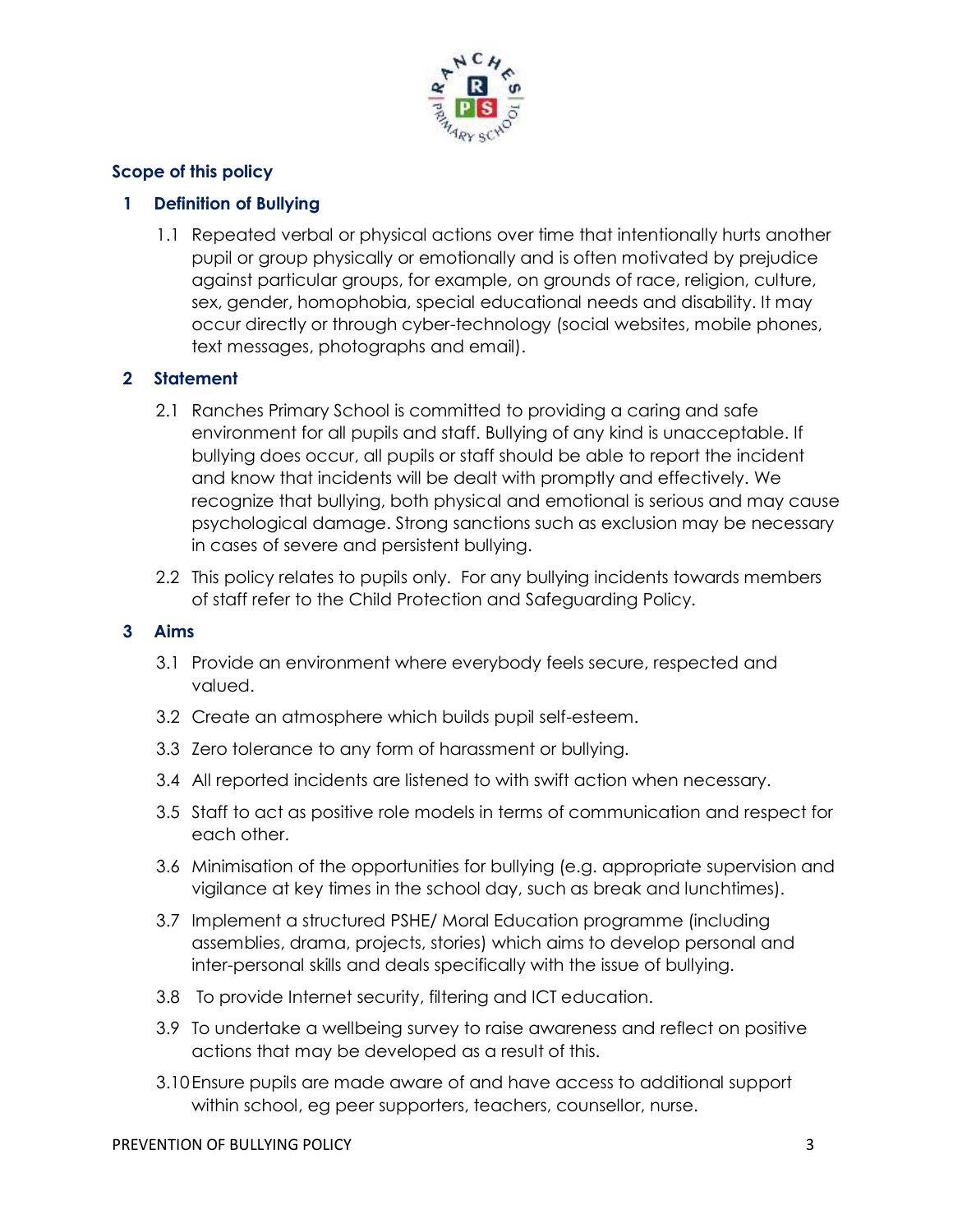

#### **4 Procedures to Follow for the Reporting of Bullying**

- 4.1 The school promotes the idea that caring for each other is of prime concern. All situations are dealt with promptly and talked through thoroughly. We seek to gain a clear picture of the situation and clearly explain ideas about unfairness, cruel actions and the consequences of such actions.
- 4.2 All staff should be vigilant and aware of the Signs and Symptoms of bullying (see paragraph on Signs and Symptoms). They should deal promptly with suspected or actual bullying and report to the Vice Principal or form teacher, as appropriate.
- 4.3 Explain to the person disclosing bullying that if you feel they may be at risk, you cannot promise confidentiality.
- 4.4 Explain to them that you will discuss with them how to proceed, so they can be as comfortable as possible with the actions to be taken and you are able to sustain their confidence.
- 4.5 Initially establish the facts; ask open-ended questions; listen, believe and support pupils who say they have been bullied.
- 4.6 If possible, gain a written account of what happened, asking them to express their opinions; the written records should be dated and signed, from all parties present. Witness statements should be included as appropriate. Statements and Interviews should be conducted in the presence of a responsible adult, whenever possible. Statements about possible consequences should not be made.
- 4.7 Inform the appropriate Form Teacher who should ensure that a full record of the incident has been made and that the truth of the incident has been established as far as possible.
- 4.8 The Form Teacher will then make a decision on how to proceed with the problem in consultation with the member of staff involved.
- 4.9 The Form Teacher/Senior Manager will meet separately with the alleged bully and victim to discuss the specific incident(s) and the general situation in order to identify the cause of the bullying; depending on the seriousness of the incident(s) or general situation, parents may be invited to this or a further meeting; appropriate sanctions will be imposed which will follow from the School's EMM Policy.
- 4.10Cyber-bullying will be investigated using the same procedures, with support from the Head of E-Learning, where appropriate.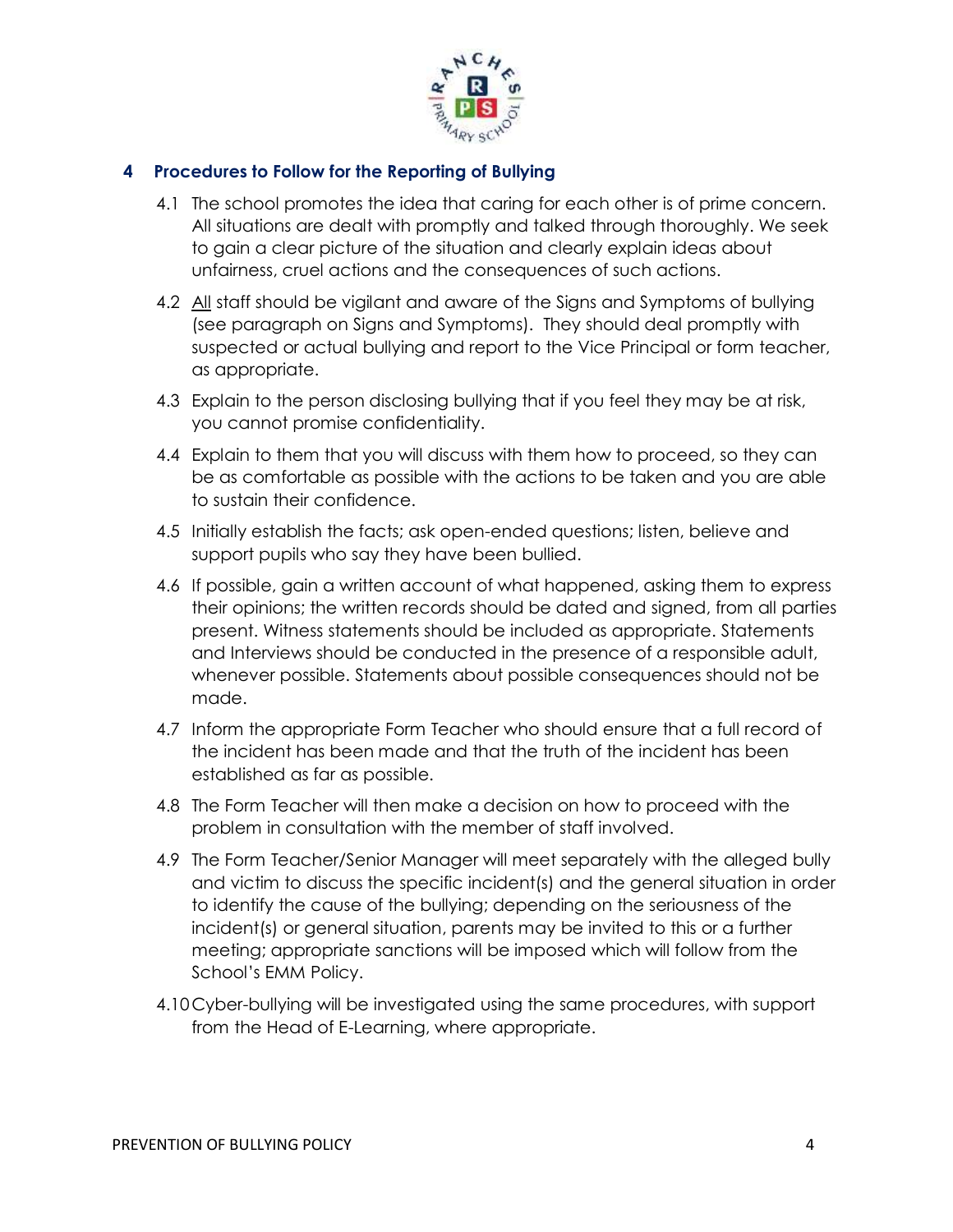

- 4.11Counselling should be used to support both the victim and bully in order to help change attitudes and behaviours. The situation will continue to be monitored by the Vice Principal for an appropriate length of time after the incident has been resolved.
- 4.12Records must be kept to evaluate the effectiveness of the approach adopted and to enable patterns to be identified.

## **5 Monitoring Bullying**

- 5.1 We always keep records of bullying incidents and aim to keep parents informed of any action taken by the school. Bullying behaviour is not tolerated and any child/children involved are monitored carefully.
- 5.2 Bullying is monitored in school through:
	- 5.2.1 Pupil questionnaires;
	- 5.2.2 Staff vigilance and good pupil/staff relationships;
	- 5.2.3 Making bullying an item on the agenda of staff meetings when appropriate.

## **6 Involvement of Parents/Other adults**

- 6.1 Support for Parents
	- 6.1.1 At school we aim to support parents of children who are either bullying or being bullied. We support parents by discussing the problems and offering help and advice as soon as the situation becomes evident;
	- 6.1.2 Parents are invited to meetings at school so that the situation can be closely monitored. If the child is bullying, then sanctions may be discussed. The reasons why the child may have chosen to bully are also discussed. What kind of support can be given to the child to help them change their behaviour is explored. If the child is being bullied, problems and possible solutions are discussed, including ways to help the child deal with this problem, ways to help build self-esteem (often connected to those who are bullied) and ways to ensure all incidents are reported and explored.
- 6.2 Signs and symptoms of bullying
	- 6.2.1 Reluctance to go to school (school phobic);
	- 6.2.2 A pattern of minor illnesses;
	- 6.2.3 Damaged possessions or clothing;
	- 6.2.4 Missing items of equipment;
	- 6.2.5 Aggression to siblings;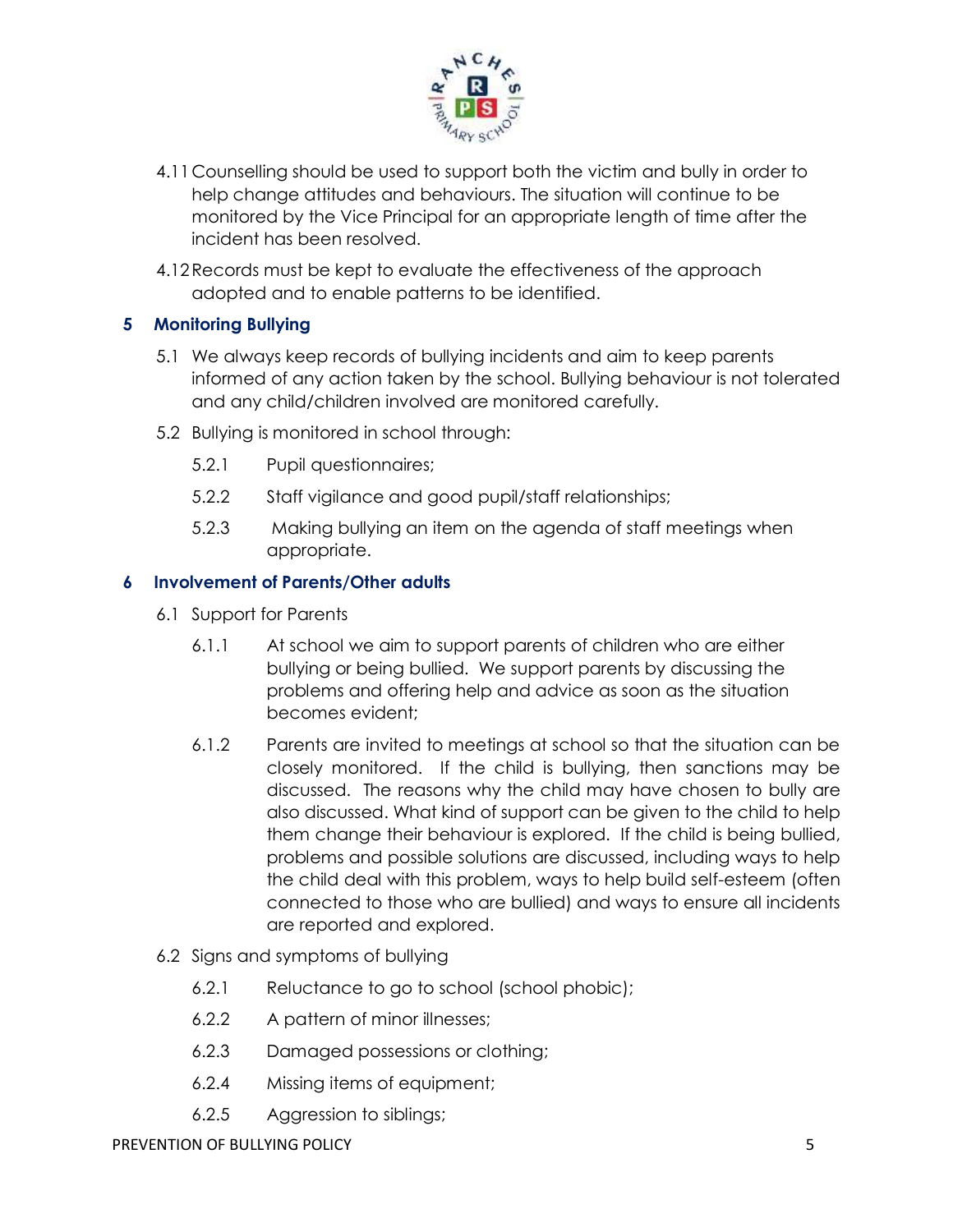

- 6.2.6 Mood swings or character changes;
- 6.2.7 Changes in eating habits;
- 6.2.8 Difficulty sleeping;
- 6.2.9 Sudden loss of friends or avoidance of social situations;
- 6.2.10 Get into physical or verbal fights;
- 6.2.11 Have friends who bully others;
- 6.2.12 Blame others for their problems;
- 6.2.13 Don't accept responsibility for their actions;
- 6.2.14 Standards falling at school;
- 6.2.15 Unexplained injuries;
- 6.2.16 Asking for money or stealing money.
- 6.3 If a parent suspects or knows that their child is a victim of bullying they are asked to
	- 6.3.1 Report any concerns to their child's form teacher as soon as possible;
	- 6.3.2 Listen carefully to the child, reassure and support them;
	- 6.3.3 Advise them how to cope in a non-violent manner (e.g. walk away);
	- 6.3.4 Build up the child's self-esteem and learn how to be assertive.
- 6.4 If a parent suspects or knows that their child is involved with bullying behaviour they are asked to
	- 6.4.1 Talk through the situation calmly;
	- 6.4.2 Support the school in expecting this behaviour to stop (reminding child if necessary);
	- 6.4.3 Accept that this may have happened due to peer group pressure and the child may be bullying to avoid being bullied themselves;
	- 6.4.4 Acknowledge that this may or may not be an isolated incident;
	- 6.4.5 Ease the situation by using a sensitive approach;
	- 6.4.6 Explain to their child why this situation cannot continue and why it is important to you and your family.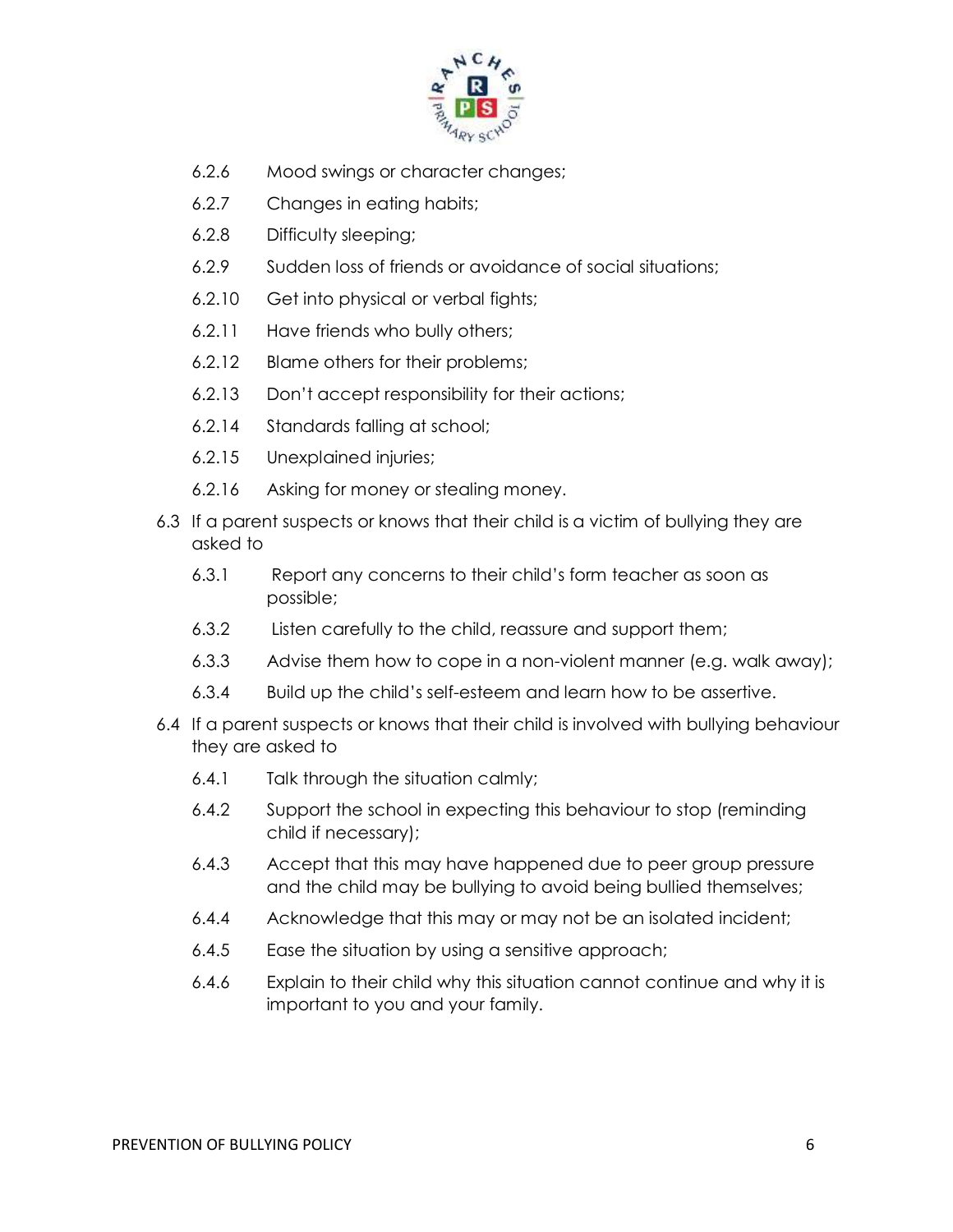

## **7 Involvement of Pupils**

- 7.1 Pupils should be encouraged to take responsibility for preventing bullying by using a range of strategies
	- 7.1.1 Asking the bully to stop;
	- 7.1.2 Rescuing the victim;
	- 7.1.3 Staying with or close to a potential victim;
	- 7.1.4 Talking to a bully at a time when he/she is not bullying;
	- 7.1.5 Taking collective responsibility, by not standing around and watching someone being bullied;
	- 7.1.6 Ensuring that personal contact numbers given to others are restricted and if necessary changed;
	- 7.1.7 Having a mentoring system, where the younger pupils are paired with older ones so that they have someone to go to if they need help;
- 7.2 Pupils are encouraged to discuss the issue of bullying within their Forms. The School Council has produced a Prevention of Bullying Policy, a copy of which is given below.